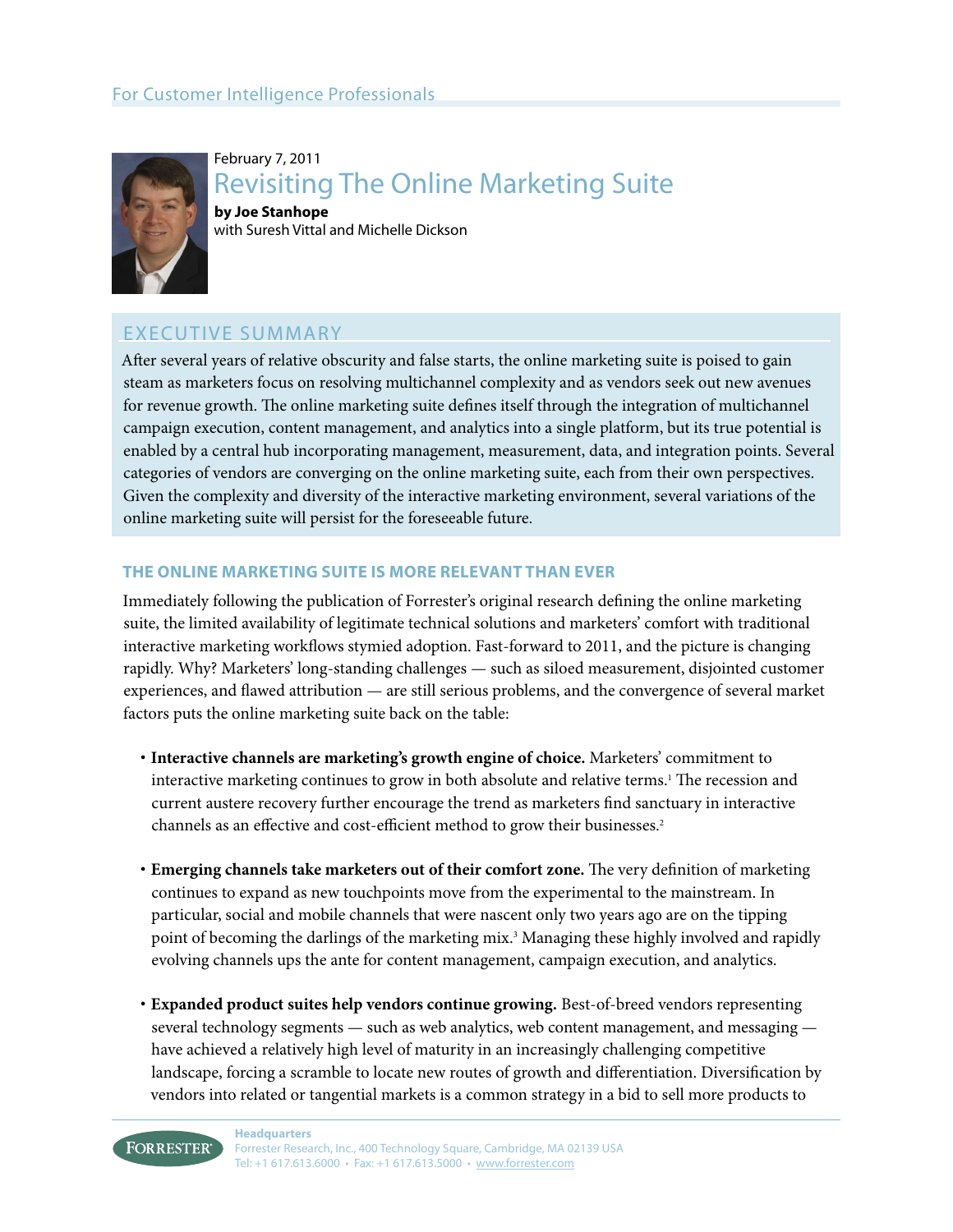existing customers and expand the universe of prospective customers. Vendors see the online marketing suite as an extension of their existing capabilities into new revenue streams.

### **The Online Marketing Suite Helps Marketers Dig Out Of A Deep Hole**

A common response by marketers to the complexity of interactive marketing is the tendency to run campaigns in isolation from one another, defining relationships by the channel rather than the customer. Shortcuts that sacrifice multichannel coordination for expediency shortchange relevance to consumers and gut marketers' ability to perform accurate analytics and attribution. Organizations must proactively invest in integrating multichannel analytics, content management, and campaign execution to sidestep the inevitable long-term impact of siloed approaches on the customer experience and marketing ROI.

The online marketing suite offers a solution to this challenge. Forrester defines the online marketing suite as a comprehensive platform to serve the entire interactive marketing life cycle spanning data, content, workflow, optimization, measurement, and channel execution (see Figure 1).4 The online marketing suite supports the business case for integration by providing: 1) cost efficiencies from coordinated processes; 2) measurement to identify areas of strong and weak performance; and 3) improved marketing relevance from the coordinated design and delivery of multichannel campaigns.



# **Figure 1** The Online Marketing Suite In 2011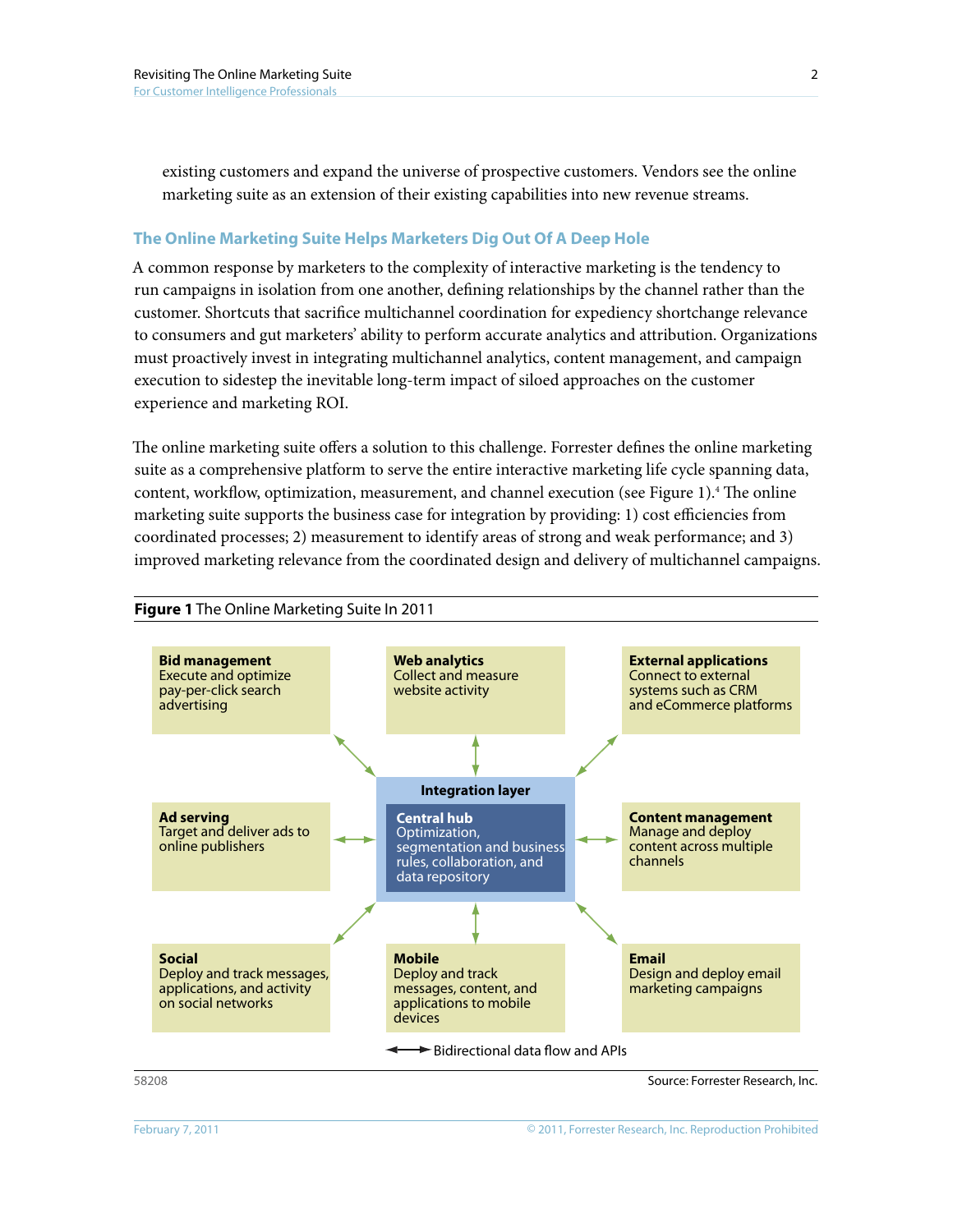# **The Online Marketing Suite's Central Hub Is A Game Changer**

The online marketing suite offers many configuration options because functionality is delivered natively or via integration with third-party technology or service providers. The online marketing suite's central hub makes this flexibility possible by enabling:

- **· Optimization across the entire funnel.** The online marketing suite offers consolidated optimization functionality — such as  $A/B$  and multivariate testing — to facilitate consistent testing across individual and multiple channels. For example, an insurance company that had previously tested email and the website in isolation now incorporates multiple channels in tests to understand how interactions across channels drive conversions and campaign performance.
- **· A single set of segments and business rules.** The online marketing suite centralizes segmentation and business rules as a service to all other functions, to be informed by and shared across all activities. For example, a multichannel retailer that historically defined campaign inclusion and exclusion rules in an analytics environment and subsequently translated those rules to each individual channel benefits by setting up a single set of rules that are automatically and consistently made available for execution across channels.
- **· Collaboration tools for efficient processes.** The online marketing suite provides a workflow to guide campaign production and analysis across stakeholders, ensuring consistency, process visibility, and time and cost efficiencies. For example, a CPG firm that previously experienced coordination challenges with its agencies — leading to delays and campaigns going live without data collection mechanisms in place — benefits from a structured workflow that incorporates process tasks, notifications, and approvals for both internal stakeholders and third parties.
- **· A data repository to build a single view of the customer.** The online marketing suite collects data across channels in a unified repository to deliver a view of the entire interactive marketing mix from a single application. For example, a retailer that previously relied on myriad applications for channel-specific analytics consolidated disparate sources of campaign and customer data into a single data source for measurement, segment development, and data mining, yielding much more robust and effective analytics.
- **· An integration layer to synchronize third-party applications.** The online marketing suite is built on a standards-based architecture and supports tight integrations with third-party applications and service providers. These may be available via packaged integrations or programmatically via API or scheduled batch data exchanges. For example, a media company needed to replatform its web analytics solution but wished to continue working with its existing advertising partners; the integration layer permitted them to swap out the website measurement technology without disrupting their other data feeds and integrations.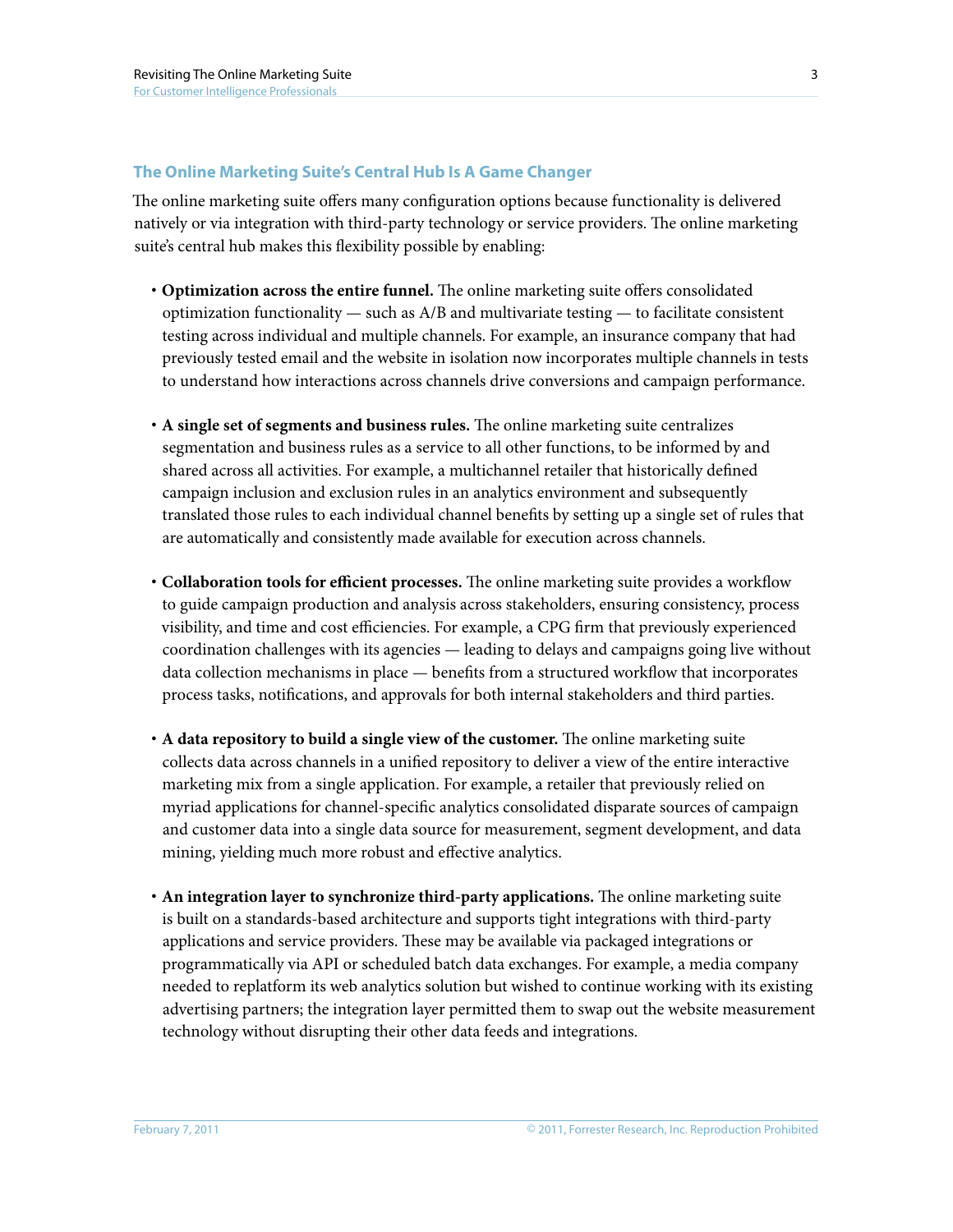# **today's Online marketing suite reflects diverse perspectives and needs**

Forrester's vision for the online marketing suite as a combination of infrastructure, best-of-breed functionality, and seamless integration is a tall order. In today's environment, no comprehensive online marketing suite exists from a single provider. However, vendors are making encouraging steps forward as they converge on the online marketing suite based on their respective historical competencies and perspectives (see Figure 2). Vendors representing four key marketing technology segments are aggressively pursuing the online marketing suite today:

- **· Web analytics platforms provide visibility throughout the entire funnel.** Web analytics vendors base their vision for the online marketing suite on their heritage of on-site web measurement. As the website increasingly acts as a central touchpoint in the customer life cycle, these vendors are extending their capabilities beyond core web analytics to incorporate data warehousing, site optimization, search marketing, advertising, and tracking emerging channels such as social and mobile. These vendors typically lack native campaign execution functionality and content management. For example, Adobe Omniture's Genesis program brings a wide range of online marketing activities like SEO and content syndication to marketers through a turnkey integration layer and Webtrends has expanded into search, social, and mobile channels through acquisitions and partnerships.
- **· Web content management systems deliver content in the right format to each device.** Web content management vendors base their vision for the online marketing suite on their heritage of managing content on the Web. In response to escalating demands for dynamic, rich web experiences, these vendors are extending their capabilities to incorporate site optimization, traffic measurement, segmentation, social and user-generated content, campaign management, search, and eCommerce. These vendors tend to lack native deep analytics and data repository capabilities. For example, Autonomy's Promote product line incorporates WCM, online testing, and measurement based on a common application and analytics framework, and the Sitecore Online Marketing Suite integrates multichannel CMS, measurement, and campaign management.
- **· Email service providers deliver messages across channels.** Email service providers base their vision for the online marketing suite on their heritage of messaging services, predominantly email. As digital touchpoints expand the palette of messaging options, these vendors are expanding into mobile messaging, social media messaging and sharing, and campaign management. These vendors tend to lack native multichannel content management and deep analytics capabilities. For example, ExactTarget offers the Interactive Marketing Hub to support multichannel messaging and campaign management, and the Responsys Interact Suite provides campaign management, reporting, workflow, and data integration.
- **· Marketing automation suites manage multichannel campaign flows.** Marketing automation vendors base their vision for the online marketing suite on their heritage of traditional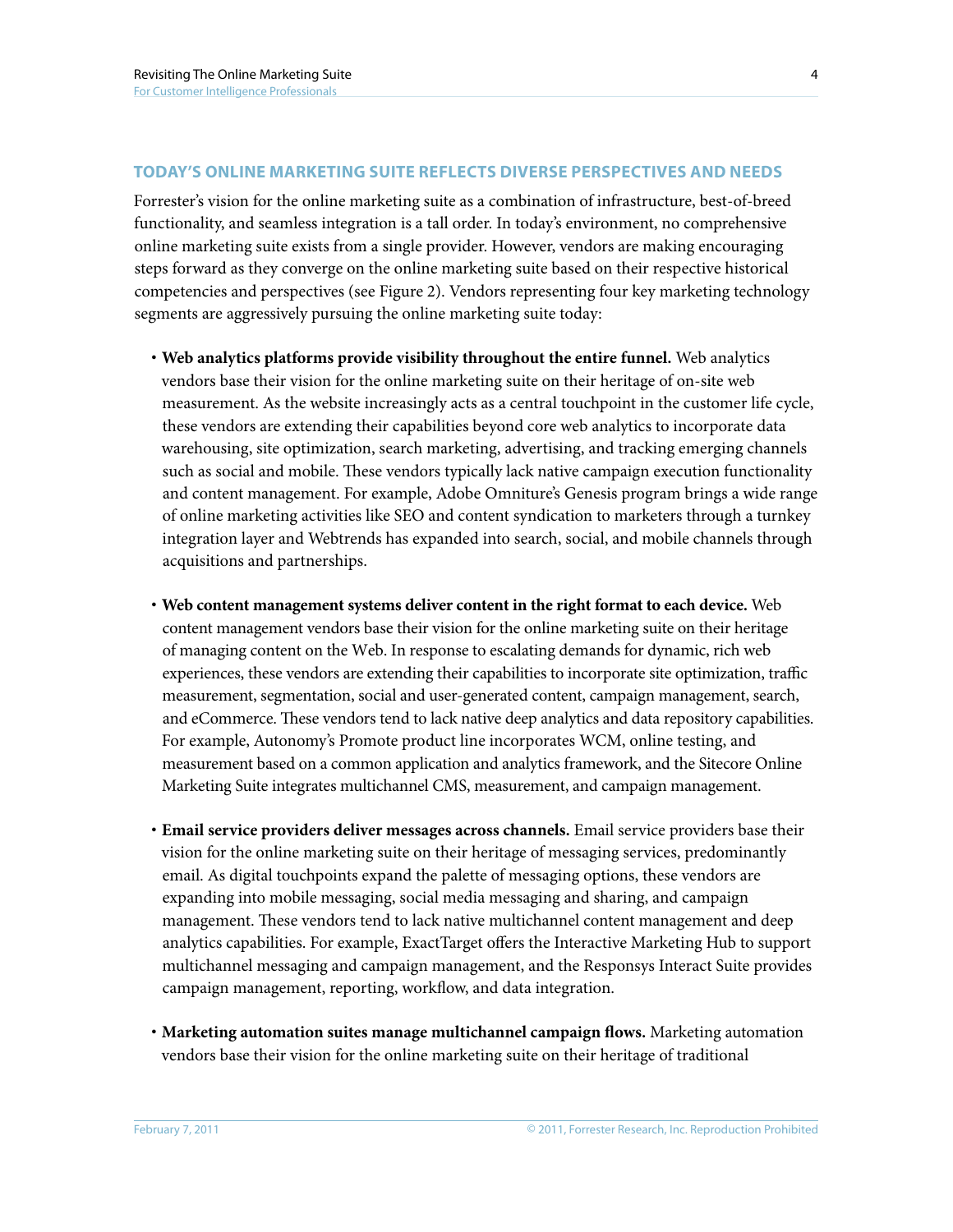campaign management and marketing resource management. As interactive marketing expands to occupy a growing share of marketing budgets at the expense of traditional direct marketing, these vendors are expanding into messaging across digital channels, and supporting online marketing processes. These vendors tend to lack native content management and deep analytics capabilities. For example, Unica offers Interactive Marketing OnDemand to support integrated web analytics, WCM, and email, and the Neolane Conversational Marketing platform incorporates marketing resource management, campaign management, lead management, and messaging.

#### **Figure 2** The Online Marketing Suite Contenders

| Online<br>marketing<br>suite<br>category | <b>Example</b><br>vendors                           | <b>Native strengths</b>                                                                                                                                                                                        | <b>Native weaknesses</b>                                                                                                                       | <b>Best fit for</b>                                                                                                                                                                                                         |
|------------------------------------------|-----------------------------------------------------|----------------------------------------------------------------------------------------------------------------------------------------------------------------------------------------------------------------|------------------------------------------------------------------------------------------------------------------------------------------------|-----------------------------------------------------------------------------------------------------------------------------------------------------------------------------------------------------------------------------|
| Web analytics                            | • Coremetrics<br>• Adobe<br>Omniture<br>• Webtrends | • Measurement and<br>analytics across<br>interactive channels<br>· Site optimization<br>• Data warehousing                                                                                                     | • Limited campaign<br>execution capability<br>• Limited involvement in<br>content management<br>components<br>• Limited workflow<br>capability | • Users focused on<br>interactive analytics<br>and optimization<br>• Users focused on<br>complementing<br>best-of-breed campaign<br>execution capabilities<br>with consolidated<br>analytics                                |
| Web content<br>management                | • Autonomy<br>· SDL Tridion<br>• Sitecore           | • Content management<br>across interactive<br>channels<br>• Supports a broad<br>spectrum of website<br>interactions                                                                                            | • Limited analytics<br>capability<br>• Limited data<br>warehousing capability<br>to support analytics and<br>marketing                         | • Users focused on<br>website engagement<br>• Users focused on<br>providing marketing<br>and analytics<br>capabilities to content<br>contributors                                                                           |
| <b>Email service</b><br>provider         | $\cdot$ e-Dialog<br>• ExactTarget<br>• Responsys    | • Messaging across<br>interactive channels<br>• Campaign management<br>across interactive<br>channels                                                                                                          | • Limited analytics<br>capability<br>• Limited involvement in<br>content management<br>components                                              | • Users focused on<br>campaign management<br>in interactive channels                                                                                                                                                        |
| Marketing<br>automation                  | • Agillic<br>• Neolane<br>• Unica                   | • Campaign management<br>across online and offline<br>channels<br>• Marketing resource<br>management<br>• Integration points with<br>offline channels and<br>data stores<br>• Decision and offer<br>management | • Limited analytics<br>capability<br>• Limited involvement in<br>content management<br>components                                              | • Users focused on<br>extending legacy<br>marketing infrastructure<br>• Users focused on<br>campaign management<br>spanning online and<br>offline channels<br>• Users with advanced<br>process and workflow<br>requirements |

58208 Source: Forrester Research, Inc.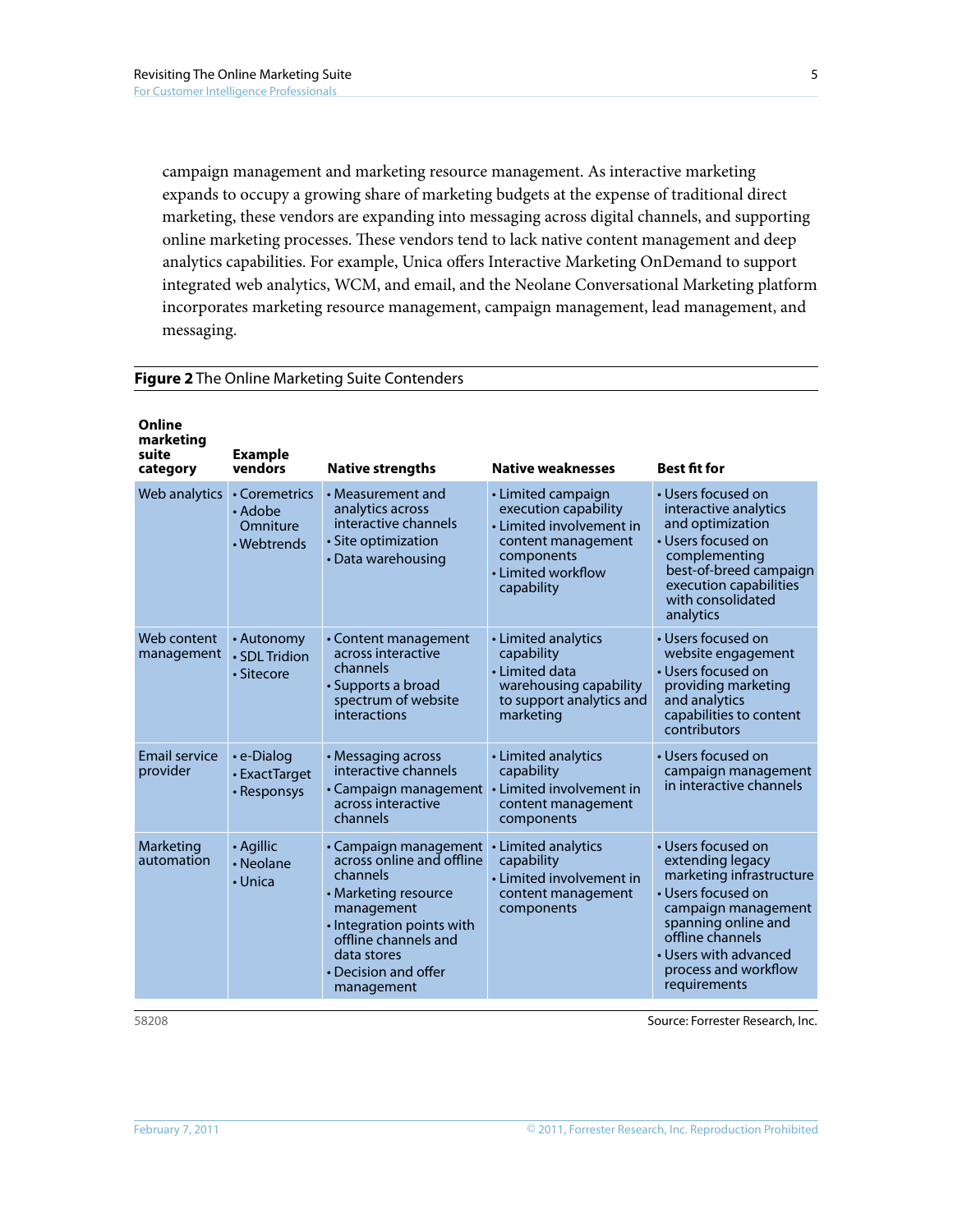### WHAT IT MFANS

## **The online marketing suite remains a work in progress**

Despite tangible progress in recent years, the online marketing suite remains a considerable challenge to marketers and vendors alike. Marketers must coordinate internal teams and budgets to take full advantage of the online marketing suite's breadth, and vendors must solve the twin challenges of seamless technical integration and robust functionality that will appeal to users. The online marketing suite is out of infancy but maturity is several years away. But the online marketing suite brings value in its current iteration and portends the following market trends:

- **· A complete online marketing suite still requires multiple investments.** No online marketing suite option does it all. Marketers should select the platform that most closely matches their requirements and users — or the option that builds on existing investments and expertise — and plan to integrate the rest. Most vendors try to complement their online marketing suite with integration options and partner programs to accommodate capabilities that are not natively supported such as ad serving and eCommerce.
- **· Analytics is the glue of the online marketing suite.** The primary value of the online marketing suite is the promise of increased ROI through efficiency and effectiveness, which fundamentally relies on measurement and analytics. In fact, measurement and analysis functionality is the central function that spans all variations of the online marketing suite. Furthermore, the online marketing suite will cement its position as a must-have technology with deeply embedded optimization and the introduction of advanced analytics such as data mining that go beyond basic reporting and dashboards, further exploiting the value of integrated campaign execution and content management.
- **· Multiple perspectives on the online marketing suite will persist and coexist.** The online marketing suite is a diverse array of functionality used by a wide variety of personnel. Marketing requirements and enterprise buying centers will remain divergent, reducing the likelihood of a comprehensive online marketing suite emerging in the short term to midterm. Analytics components will be absorbed first into other variations of the online marketing suite as a service function; messaging, content, and marketing automation will remain specialty components.
- **· Marketing is moving to the cloud.** The concurrence of software-as-a-service-centric online marketing suites and marketers' preference for simplified, fast implementations and reducing capital expenses is driving a nascent movement to migrate marketing technology and data to the cloud. Even in cases where data or legacy investments must remain on-premise, many marketing components such as business rules, workflow, reporting, and campaign metadata are moving to the cloud with increasing regularity. As firms gradually replatform legacy solutions and develop comfort with cloud-based solutions, the transition from on-premise to SaaS marketing data management and applications will accelerate.